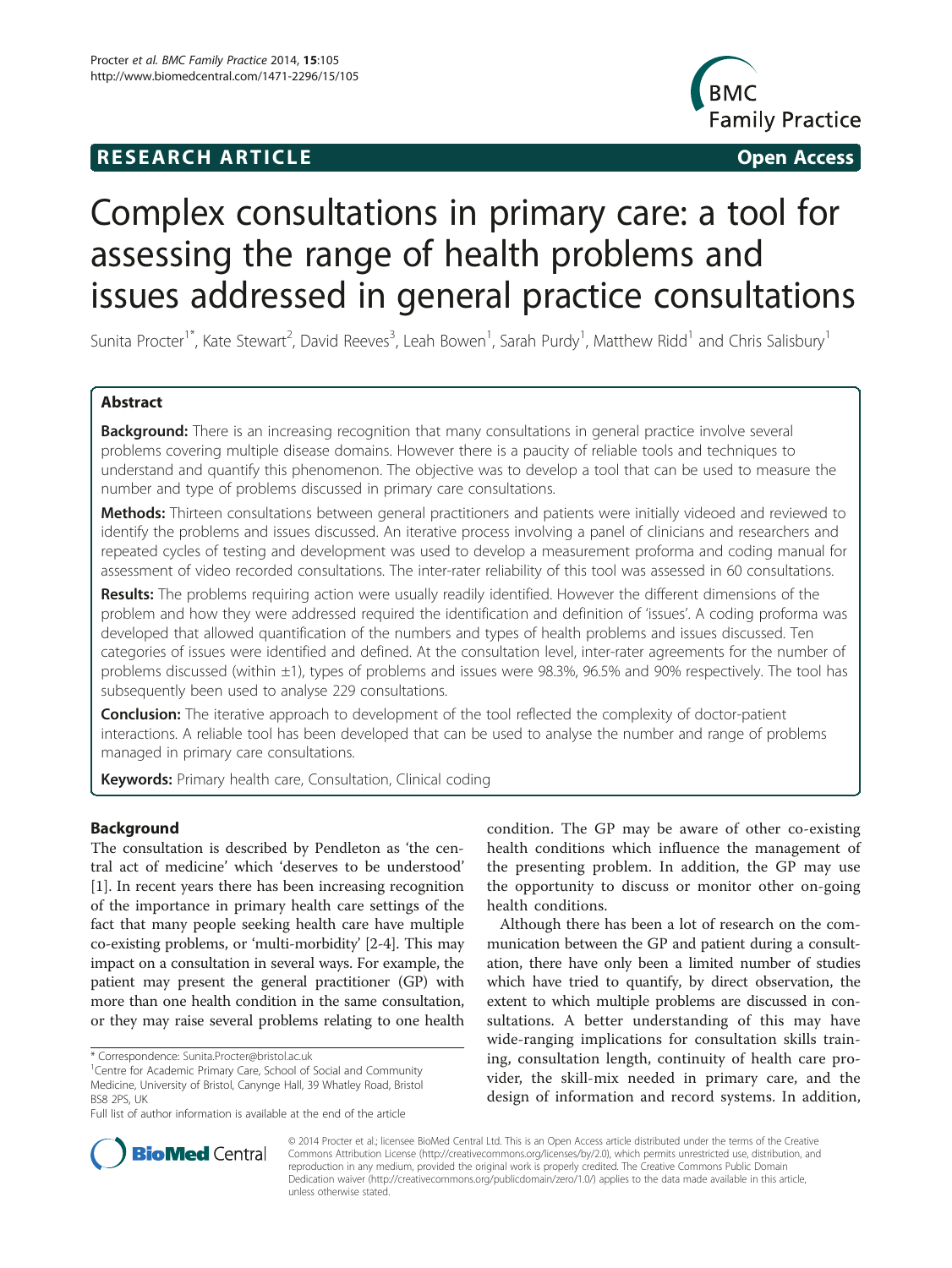improved management within consultations may improve patient satisfaction and adherence, which often decline when people have multiple problems and treatments [[5\]](#page-6-0).

There has been a long history of research describing the clinical content of general practice, for example national morbidity studies in the UK [[6\]](#page-6-0), the BEACH study in Australia [\[7](#page-6-0)] and the CONTENT project in Germany [[8\]](#page-6-0). These have assessed the numbers of health problems recorded using existing classification frameworks such as the International Classification of Primary Care (ICPC) Version 2 [[9](#page-6-0)], Read Codes [\[10\]](#page-6-0), and the International Classification of Diseases (ICD) [[11\]](#page-6-0). However they have all relied on physician self report and research conducted by Rethans et al. [\[12\]](#page-6-0) showed that medical records did not provide a complete or fully reliable perspective on what takes place within a consultation.

Other studies have not relied on doctor self report and instead used direct observation by researchers or video recording [[13,14](#page-6-0)]. They have sought to understand time spent on different problems within the consultation in order to characterise the patient/clinician interactions with a view to improve the quality of the interaction or for billing purposes. However a common limitation has been the subjectivity of the analysis of the data recorded. Flocke et al. [[13\]](#page-6-0) defined 33 descriptive and action categories associated with a health problem as a step to standardising analysis of multiple problems within consultations. Furthermore the use of direct observation by the researcher without video or audio recording of the consultation meant that there was no assessment of interrater reliability.

A number of tools are available for analysis of live or recorded consultations, but all are designed to describe the nature and quality of doctor-patient communication rather than the clinical content of the consultation. For example, the Roter Interaction Analysis System (RIAS) [\[5,](#page-6-0)[15](#page-7-0)] focuses on understanding the quality of exchange of medical and emotional information. The Davis Observational Coding (DOC) system [[16,17\]](#page-7-0) categorises the GPs behaviours during their interaction with the patient into 20 different categories at 15 second intervals. The Measuring Patient Centred Communication scale (MPCC) identifies components of patient centred communication: exploring the patient's illness experience, understanding the patient as a whole person and finding common ground. Finally, the Verona Patient-Centered Communication Evaluation scale (VR-COPE) [\[18\]](#page-7-0) builds upon the MPCC [\[19\]](#page-7-0) and identifies nine communication strategies to accomplish patient centred communication. However none of these lend themselves to understanding or quantifying the number and diversity of problems discussed within a consultation and there is therefore a need to develop a reliable tool.

The "Complex Consultations" project sought to describe the number and types of problem discussed in primary care consultations [\[20\]](#page-7-0). As part of the study we developed an analysis tool consisting of a coding proforma and manual to reduce subjectivity in analysing data and we believe this may have use in future studies. The objective of this paper is to describe the development of the analysis tool that could reliably be used to identify and quantify the number and types of health problems managed by GPs in consultations and to assess its reliability, through an evaluation of inter-rater reliability, and also its feasibility.

## **Methods**

#### Source of data

In brief, the "Complex Consultations" project [\[20\]](#page-7-0) involved the recording of consultations between GPs and their patients during one complete surgery session per GP using a digital video camera. Additionally a review of the computerised medical records made by the GPs was undertaken. A pilot study was conducted with 2 GPs seeing 13 patients and the data collected were used to develop the analysis tool. The main study described elsewhere involved 30 GPs in Bristol, Bath and North Somerset in the south west of England and a total of 229 consultations were videoed between Oct 2010 and June 2011 [\[20\]](#page-7-0). The study received ethical approval from South West Central Bristol Local Research Ethics Committee ref 10/H0106/14. Informed consent was obtained from all participants.

## Development of proforma

The starting point for the initial coding proforma was Flocke et al.'s [\[13](#page-6-0)] approach. In their methods a problem was operationalised as 'an issue requiring physician action in the form of a decision, diagnosis, treatment, or monitoring'. In Flocke et al.'s study each problem was coded to one or more of 14 descriptive and 19 action categories and who raised each problem and issue were also recorded. The descriptive categories articulated the nature of the problem being discussed, for example whether it was acute or chronic, administrative, psychosocial or preventive. The action categories captured what the GP did to address the problem including questioning, examination, referral, or arranging laboratory tests.

We used the International Classification of Primary Care (ICPC) Version 2 [[9\]](#page-6-0) to classify the type of problem in terms of an internationally recognised coding system. The ICPC is particularly suitable because it has chapters (17 in total) for each body system e.g. digestive, circulatory or musculoskeletal, as well as one for common problems encountered in primary care which address multiple chapters (e.g. 'feeling tired') plus chapters on psychological problems and social problems. Although we classified each problem using the relevant full ICPC code, for our analysis we amalgamated the problems to chapter level.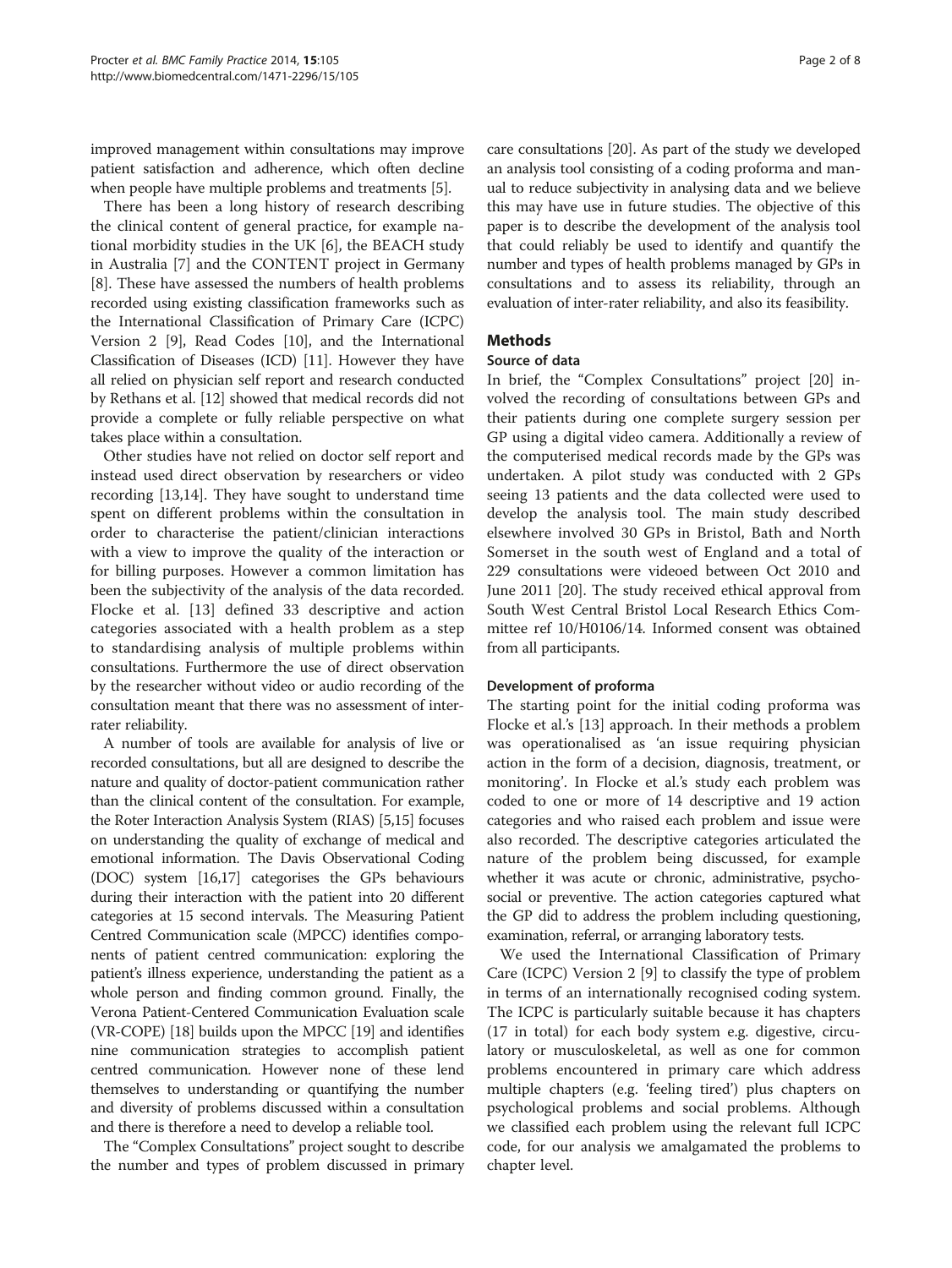The development process we followed is illustrated in Figure 1. Five of the authors (SPr, KS, CS, MR, SPu) reviewed the 13 videos from the pilot study using an initial coding proforma individually and then discussed them as a group. During the group discussion it quickly became apparent that there was inconsistency in what each researcher had done and a standardised approach was necessary which led to the development of a coding manual.

This second draft of the proforma and the creation of a coding manual was the start of an iterative process whereby the tool was developed and refined ensuring there was a consistency of understanding and approach to its use. A panel of 8 clinicians and researchers coded and then discussed a sample of 4 video recorded



consultations leading to further refinement of the proforma and coding manual.

#### Measuring reliability and feasibility

To assess inter-rater reliability two randomly selected videos from each GP who participated in the main study, i.e. 60 consultations, were independently coded by two researchers (SPr and KS). Both researchers have a PhD within the health sciences but are not medically trained. Our final coding tool involved distinguishing between 'problems' discussed within each consultation, which were coded within 17 disease areas, and 'issues' which were categorised within 10 types. Several problems might fall within the same disease area and each problem might involve more than one issue type. Full details are given in the results. Because the nature of the data was different, inter-rater reliability was computed differently for disease areas and issues than for problems themselves. We computed reliability statistics for:

(i) The number of unique problems recorded. If a rater recorded the same problem code more than once in a consultation it was only counted once. Agreement only concerned the number of problems; the actual problems recorded could differ between raters. We expected the numbers of problems to be in reasonable agreement between raters, but not necessarily to match exactly. We accordingly calculated the% of consultations for which the researchers reported the same number of problems, and the% for which they agreed within plus/minus one problem (e.g. where one researcher coded 3 problems and the other 2 problems). However, high agreement does not necessarily imply an ability to reliably discriminate between consultations, particularly when variation is low [\[21](#page-7-0)]. To assess this, we also computed the intraclass correlation coefficient (ICC). Using the methods of Shrout and Fleiss [[22\]](#page-7-0) we applied a two-way (consultations by raters) analysis of variance (ANOVA) and then constructed the ICC from the obtained components of variance. We treated the raters as a random effect, for increased generalizability to other raters.

(ii) The issues discussed. For issue types we calculated overall agreement on presence (Positive Agreement; PA) and agreement on absence (Negative Agreement; NA) between the two researchers, as a percentage of all positive (negative) observations. In addition, as a consultation-level measure we computed the number of issues (out of 10) for which both raters agreed on presence or absence, and took the mean across consultations. We also calculated PA and NA for each separate issue.

(iii) Disease areas covered. Overall PA and NA, along with PA and NA for each ICPC disease area, and mean consultation-level agreement, were derived in the same manner as for the issues discussed.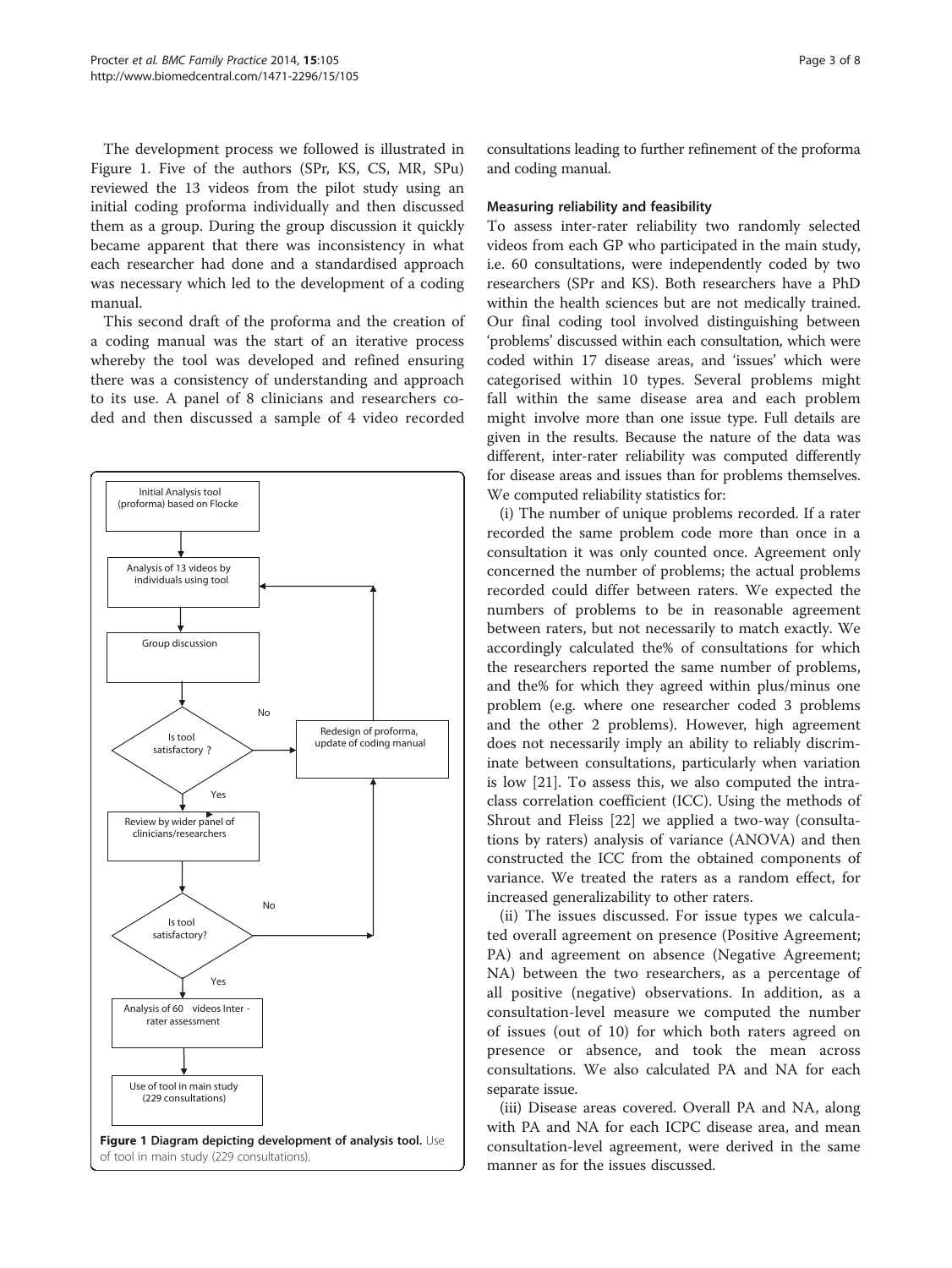<span id="page-3-0"></span>The final version of the proforma was used by one of the researchers (SPr) to analyse the remaining 169 videos of the 229 recorded from the main study. The feasibility of the approach to coding consultations was assessed by how long it took to code each consultation.

## Results

One of the main challenges encountered in developing the coding proforma and manual related to distinguishing between distinct problems and different dimensions or issues relating to each problem. The fluid nature of consultations with cross referencing between different elements and often a non-linear chronology initially made analysis challenging. For example, a patient may have come to discuss their angina (the problem) and the discussion with the GP might have addressed two issues: recent worsening of symptoms (a physical issue) and the need for a medical certificate (an administrative issue). If the patient also mentioned feeling depressed then this would become the focus of discussion of a second problem. After discussion we adopted a clearer description of a problem by adopting a tiered approach in which the 'problem'summarises what the GP needs to gather information, make decisions or take actions about (in simple terms, the answer to the question "What is wrong?"), and 'issues', which identified the different dimensions or aspects the GP needed to deal with in addressing the problem.

We initially based our description of 'issues' on Flocke et al.'s [[13](#page-6-0)] 33 descriptive and action categories, but this proved to be problematic because there were so many categories and they had not been defined. We therefore reduced the number of issues to 10 and developed a definition for each of them. The final version of this is shown in Table 1.

From the data extracted from the medical records we decided to add to the proforma whether the problem had been recorded in the notes and if so whether it was just recorded in free text or whether it was also Read coded. Read codes are the classification system used in all GP computer systems in the UK [\[10](#page-6-0)]. This enabled us to explore secondary research questions about whether problems discussed in consultations are also recorded in the records. Referring to the records was also useful because in a small number of cases it was clear that a problem was being discussed, but impossible to tell from the videoed conversation the nature of the problem. In such cases our coding rules allowed the researcher to use the medical records to clarify the nature of the problem, and such instances were recorded on the proforma to distinguish them from cases coded independently of the medical records.

The final coding proforma developed is shown in Figure [2](#page-4-0). It includes a consultation identification number, and also details of the length of the consultation (derived from the

| Physical (P)                                       | Any discussion of or reference to physical symptom, or where the problem is discussed as a physical<br>symptom, disability, or loss of function. (Recording of physical investigations e.g. weight, BP are recorded<br>under 'Medicalised health prevention/Maintenance')                                                                                                                                                                                                                                                                                                                                                   |
|----------------------------------------------------|-----------------------------------------------------------------------------------------------------------------------------------------------------------------------------------------------------------------------------------------------------------------------------------------------------------------------------------------------------------------------------------------------------------------------------------------------------------------------------------------------------------------------------------------------------------------------------------------------------------------------------|
| Emotional/psychological (EP)                       | When the consultation directly addresses psychological or emotional dimensions or consequences of the<br>problem. It is anticipated this will mostly relate to voicing or exploring worries, but is not confined to this. This<br>box does <b>not</b> apply if emotional dimensions are just inferred - they have to be addressed.                                                                                                                                                                                                                                                                                          |
| Social (S)                                         | Discussion of the consequences of the problem on the patient's normal social roles or activities of daily living.                                                                                                                                                                                                                                                                                                                                                                                                                                                                                                           |
| Administrative (A)                                 | Dealing with requests for letters and sick notes; making referrals for further consultations; making repeat<br>appointments. Information being sent outwards from the GP for decision making elsewhere.                                                                                                                                                                                                                                                                                                                                                                                                                     |
| Medication related (M)                             | Activities relating to any existing medication; any prescription or administration of new medication. Include<br>the direct administration of medication. Includes reviews and re-prescriptions of contraceptive pill.                                                                                                                                                                                                                                                                                                                                                                                                      |
| Order/refer for tests (OT)                         | Issues that raise or resolve the need for tests or investigations to be done beyond the current consultation.                                                                                                                                                                                                                                                                                                                                                                                                                                                                                                               |
| Discuss test results/treatment (DT)                | Issues that follow up test results, investigations, or treatments (other than medication) that were performed<br>prior to the consultation. Related to information coming inwards from elsewhere, to be acted on by the GP.                                                                                                                                                                                                                                                                                                                                                                                                 |
| Behavioural health prevention/<br>maintenance (BM) | As above, but information given or sought relating to patient actioned prevention, self-management or risk<br>management issues behaviours. Includes discussions of giving up smoking, losing weight, alcohol consumption<br>improving diet, cardiovascular risk assessment. NB if any of these discussions identify a problem, which then<br>leads to a substantial discussion about how to manage this problem (e.g. heavy drinking, obesity), then start<br>a new Problem rather than including this as an issue type.                                                                                                   |
| Medicalised health prevention/<br>maintenance (MM) | Information given or sought relating to GP actioned patient prevention, self-management or risk management<br>issues. Particularly discussions or investigations which are not relating to a current symptomatic health<br>problem, but are intended to prevent problems in future. Includes taking BP, weighing, discussion of<br>vaccinations, cervical smears and flu jabs. NB if any of these discussions identify a problem, which then leads<br>to a substantial discussion about how to manage this problem (e.g. heavy drinking, obesity), then start a new<br>Problem rather than including this as an issue type. |
| 3 <sup>rd</sup> party issues (3P)                  | Discussion of problems relating to someone <b>other than the patient</b> . This does <b>not</b> include accounts of<br>others' comments or views on any of the patient's problems that are discussed.                                                                                                                                                                                                                                                                                                                                                                                                                       |

#### Table 1 Issue type definitions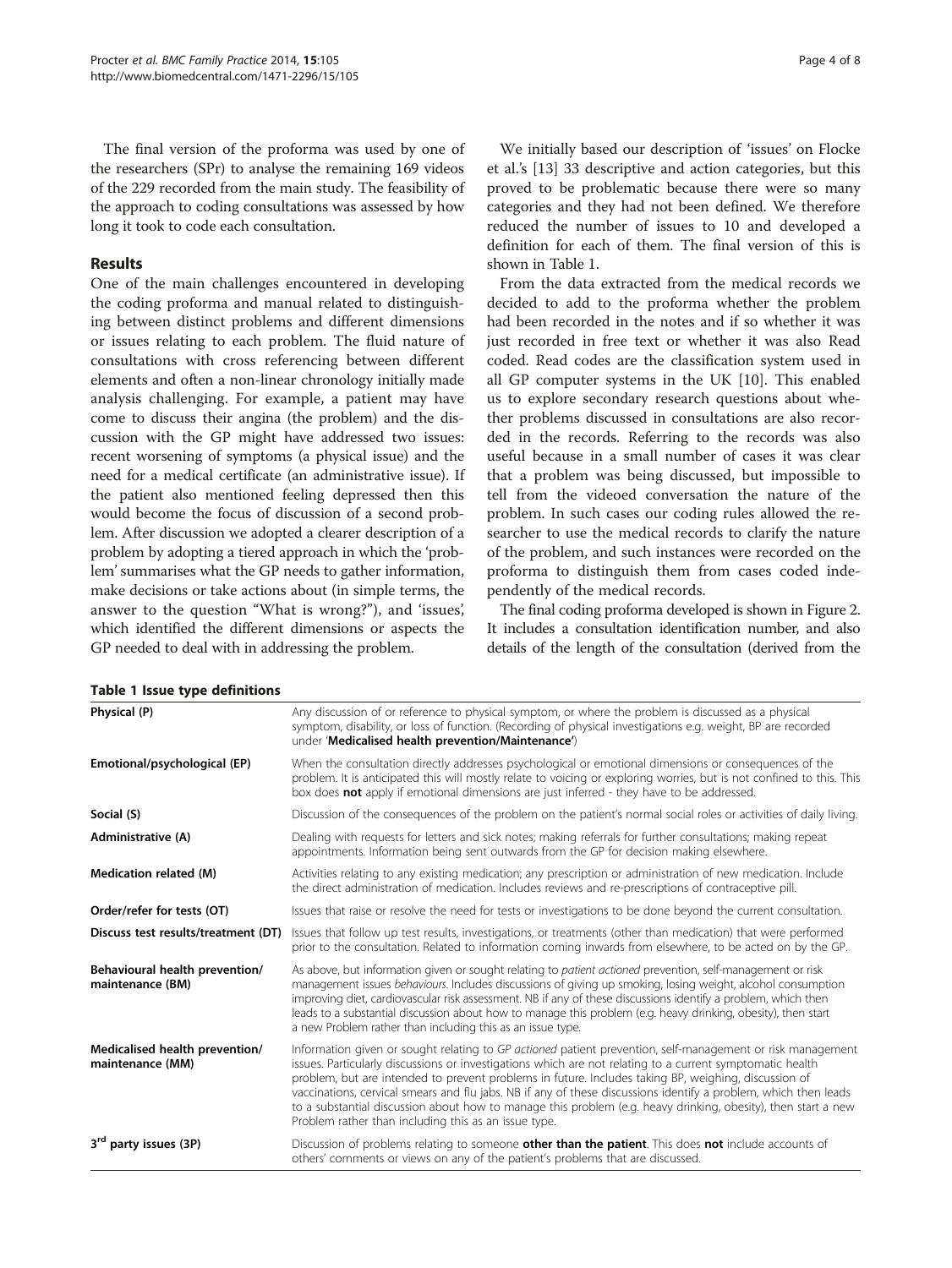<span id="page-4-0"></span>

|                                                                   | Consultation ID: xx | Consultation length: |                               |          |                          | xx seconds |                |                    |                       |                                    |                                              |                                              |                 |                    |            |                       |
|-------------------------------------------------------------------|---------------------|----------------------|-------------------------------|----------|--------------------------|------------|----------------|--------------------|-----------------------|------------------------------------|----------------------------------------------|----------------------------------------------|-----------------|--------------------|------------|-----------------------|
| Who initiated the consultation: GP practice/Patient /Both/Unclear |                     |                      |                               |          |                          |            |                |                    |                       |                                    |                                              |                                              |                 |                    |            |                       |
|                                                                   |                     |                      |                               |          |                          |            |                |                    |                       |                                    |                                              |                                              |                 |                    |            |                       |
|                                                                   |                     |                      |                               |          | Issue type               |            |                |                    |                       |                                    |                                              |                                              |                 |                    |            |                       |
|                                                                   |                     |                      |                               |          |                          |            |                |                    |                       |                                    |                                              |                                              |                 |                    |            |                       |
|                                                                   | <b>Details</b>      |                      | Raised by<br>GP/Patient/Other |          | Emotional/ psychological |            | Administrative | Medication related | Order/refer for tests | results/treatments<br>Discuss test | Prevention/maintenance<br>Behavioural Health | Medicalised Health<br>Prevention/maintenance | 3rd party issue | Recorded in notes? | Readcoded? | Diagnosis from notes? |
|                                                                   |                     | ICPC                 |                               | Physical |                          | Social     |                |                    |                       |                                    |                                              |                                              |                 |                    |            |                       |
| Problem 1                                                         |                     |                      |                               |          |                          |            |                |                    |                       |                                    |                                              |                                              |                 |                    |            |                       |
| Issue 1.1                                                         |                     |                      |                               |          |                          |            |                |                    |                       |                                    |                                              |                                              |                 |                    |            |                       |
| Issue 1.2                                                         |                     |                      |                               |          |                          |            |                |                    |                       |                                    |                                              |                                              |                 |                    |            |                       |
| Issue 1.3                                                         |                     |                      |                               |          |                          |            |                |                    |                       |                                    |                                              |                                              |                 |                    |            |                       |
| Issue 1.4                                                         |                     |                      |                               |          |                          |            |                |                    |                       |                                    |                                              |                                              |                 |                    |            |                       |
| Issue $1.5$                                                       |                     |                      |                               |          |                          |            |                |                    |                       |                                    |                                              |                                              |                 |                    |            |                       |
| Issue $1.\overline{6}$                                            |                     |                      |                               |          |                          |            |                |                    |                       |                                    |                                              |                                              |                 |                    |            |                       |
| Issue 1.7                                                         |                     |                      |                               |          |                          |            |                |                    |                       |                                    |                                              |                                              |                 |                    |            |                       |
| Issue 1.8                                                         |                     |                      |                               |          |                          |            |                |                    |                       |                                    |                                              |                                              |                 |                    |            |                       |
| Issue 1.9                                                         |                     |                      |                               |          |                          |            |                |                    |                       |                                    |                                              |                                              |                 |                    |            |                       |
| Issue 1.10                                                        |                     |                      |                               |          |                          |            |                |                    |                       |                                    |                                              |                                              |                 |                    |            |                       |
| Problem <sub>2</sub>                                              |                     |                      |                               |          |                          |            |                |                    |                       |                                    |                                              |                                              |                 |                    |            |                       |
| Issue 2.1                                                         |                     |                      |                               |          |                          |            |                |                    |                       |                                    |                                              |                                              |                 |                    |            |                       |
| Issue 2.2                                                         |                     |                      |                               |          |                          |            |                |                    |                       |                                    |                                              |                                              |                 |                    |            |                       |
| .                                                                 |                     |                      |                               |          |                          |            |                |                    |                       |                                    |                                              |                                              |                 |                    |            |                       |
| Issue 2.10                                                        |                     |                      |                               |          |                          |            |                |                    |                       |                                    |                                              |                                              |                 |                    |            |                       |
| Figure 2 Coding proforma.                                         |                     |                      |                               |          |                          |            |                |                    |                       |                                    |                                              |                                              |                 |                    |            |                       |

video-recording) and who initiated the consultation (if this was evident from the recording). The 'problems' are described briefly in free text using the same words spoken by the GP or patient e.g. back ache to provide the link to the data and later classified using ICPC codes e.g. L02 (back symptom/complaint) for performing the quantitative analysis. There are spaces for up to ten 'issues' per problem as this was found to be necessary in the main study. Each problem may include one or more issues, and each issue can be of more than one issue type. The 'issues' are named and described in Table [1](#page-3-0) and were developed as described earlier. Additional columns were included to indicate whether each of the problems discussed in consultations was recorded in the GP's notes and whether it was Read coded, and also whether the notes had to be used to retrospectively clarify the nature of the problem.

## Reliability and feasibility

The number of problems recorded per consultation by either researcher varied between 1 and 6, though for the great majority of consultations (50 out of 60) 3 problems at most were recorded (Table 2). The two raters agreed exactly on the number of problems discussed in 48 consultations (80%), and they agreed within a difference of 1

| Table 2 Cross-tabulation of the number of problems per consultation recorded by rater 1 and rater 2 |  |  |  |
|-----------------------------------------------------------------------------------------------------|--|--|--|
|-----------------------------------------------------------------------------------------------------|--|--|--|

|                                        |       | Number of problems recorded by rater 2 |    |    |   |          |       |  |  |  |
|----------------------------------------|-------|----------------------------------------|----|----|---|----------|-------|--|--|--|
|                                        |       |                                        |    |    | 4 |          | Total |  |  |  |
| Number of problems recorded by rater 1 |       | 18                                     |    |    |   | $\Omega$ | 19    |  |  |  |
|                                        |       |                                        | 15 |    |   |          | 19    |  |  |  |
|                                        |       |                                        |    | 10 |   |          | 12    |  |  |  |
|                                        |       |                                        |    |    |   |          | 8     |  |  |  |
|                                        |       |                                        |    |    |   |          |       |  |  |  |
|                                        | 6     |                                        |    |    |   |          |       |  |  |  |
|                                        | Total | 19                                     | 16 | 15 | 9 |          | 60    |  |  |  |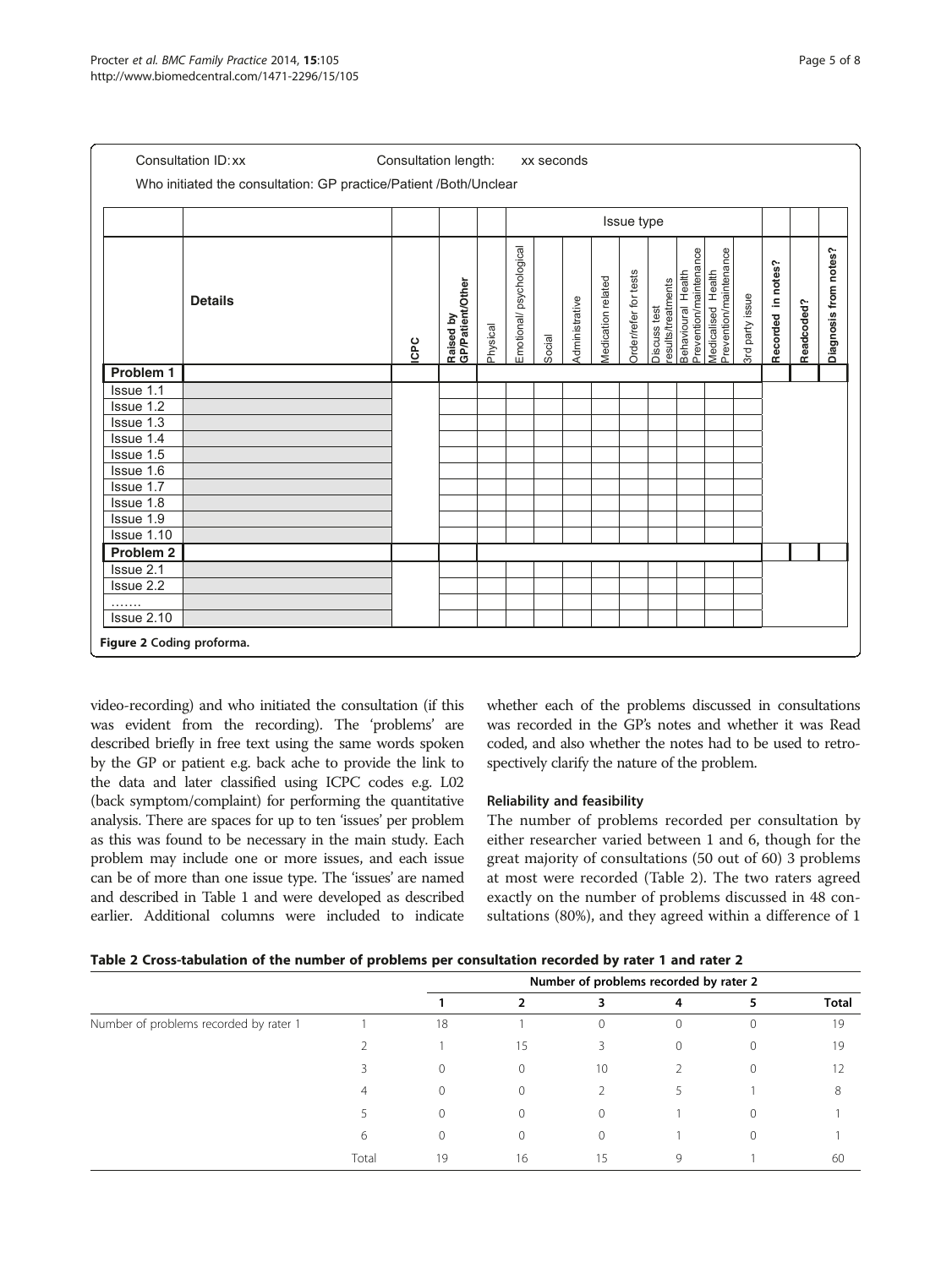problem in 59 (98.3%). The ICC for the number of problems discussed was 0.93.

For the ICPC disease areas a total of 2040 observations were made (2 raters times 17 disease areas times 60 consultations), of which 252 (12.4%) included a positive identification of a disease area and 1788 (87.6%) did not. The overall PA was 87% and the overall NA 98%. At the consultation level, the mean number of disease areas on which the raters agreed (on either presence or absence) was 16.4 (96.5%) with a range of 13 to 17. Analysis of the individual disease areas indicated that agreement on absence was higher than agreement on presence for all areas (Additional file [1](#page-6-0) Table S1).

For issue types 1200 observations were made (2 raters times 10 issues times 60 consultations) of which 557 (46.4%) were a positive identification and 643 (55.6%) were negative. At the consultation level, the mean number of issues on which the raters agreed (on either presence or absence) was 9 (90%) with a range of 6 to 10. The overall PA was 89% and the overall NA 91%. Rates for individual issues are reported in Additional file [2](#page-6-0) Table S2.

The researcher who coded the 169 remaining videos from the main study took typically 15 minutes longer than the actual consultation to complete the proforma.

## **Discussion**

## Summary

The final coding proforma (Figure [2](#page-4-0)) records the different problems raised, and the different dimensions ('issues') of that problem, the ICPC code as well as a number of other data. The inter rater agreement statistics were high for all three measures, indicating excellent agreement about which issues/disease areas were discussed - and also not discussed - in the consultations. The high ICC for number of problems suggests that the tool is also good at discriminating between consultations on this measure. The time taken to code the videos was also acceptable.

## Comparison with existing literature

This tool differs from other consultation analysis tools in that it focuses on understanding the complexity of the consultation rather than the quality of the interaction. Also it is based on direct observation of the consultation using video recordings rather than physician self-report which allows for assessment of inter–rater reliability. Earlier research based on observation of multiple problems in consultations has not used any tool to systematically analyse the consultation and previous studies have not assessed the reliability of the approach used. Flocke et al. [\[13](#page-6-0)] defined a range of categories with the data collected by medical students who were present at the consultation and so there was no way of testing inter-rater

reliability. Whilst Tai Seale et al. [[14](#page-6-0)] videoed consultations, they focused on identifying the problem (or 'topic') and how the conversation flowed between patient and physician to determine the time spent on each topic. The DOC system [\[16,17,23](#page-7-0)] categorises the consultation into times for a number of categories, which are similar to the issues identified here, but does not quantify the number of health problems.

#### Strengths and limitations

As far as we are aware, this is the first study to develop a tool to quantify the number of health problems discussed in a consultation within the primary care setting. The limitations of the tool are recognised in that a relatively small number of raters and sample size was used to test inter-rater reliability and no additional information on previous or subsequent consultations was collected. Inter-rater reliabilities were good, particularly in the context of such a fluid and complex interaction as a consultation. It is recognised that the two raters involved in the study were not medically trained and may not be representative of ordinary GPs. The study also considered only inter-rater reliability and not other forms. A future study is needed to more comprehensively test the reliability of the tool. Number of problems recorded is a count variable and is skewed towards small values, whereas the ICC computation strictly assumes data is continuous and normally distributed. However, the ICC was very high suggesting good reliability despite this violation. Further research will be needed to provide greater evidence about the validity of the measure. We have some evidence of construct validity, in that using our measurement tool we have shown anticipated relationships with other variables for example the number of problems discussed is positively associated with patient age and with the length of consultations [\[20](#page-7-0)]. Establishing criterion validity is more difficult since there is no appropriate gold-standard for comparison. This is the first study to use this measure and we recommend that additional studies replicate the approach in other patient age groups and practice settings.

#### Implications for future research and clinical practice

Being able to quantify the complexity of consultations has the potential to inform policy in a number of areas with a view to improving patient outcomes, for example, the length of consultations needed, the influence of patientpractitioner continuity, or the skills needed by primary care practitioners in their interactions with patients. It also makes it possible to compare consultations in different contexts, such as those run by nurses rather than doctors in general practice, or conducted in settings such as walk-in centres. Additionally it could have implications for research which relies on computerised medical notes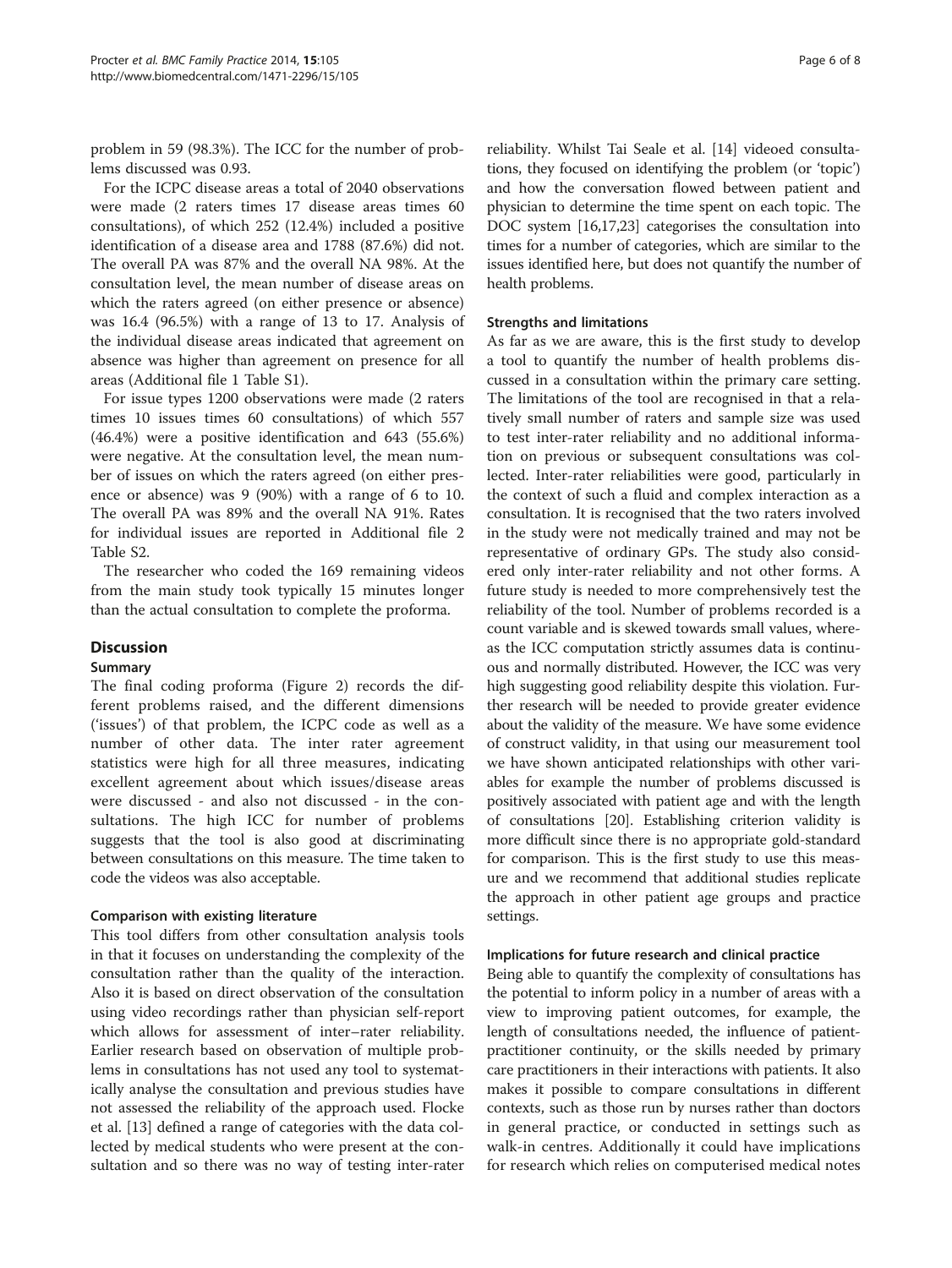<span id="page-6-0"></span>recorded by GPs. By reviewing the proportion of problems discussed in consultations which are recorded in notes and whether or not they are Read-coded, this would allow determination of whether there is systematic bias in the types of problems recorded and coded. This would build upon research conducted by Rethans et al. [12] and published by us elsewhere [[20\]](#page-7-0).

Through the design and use of this tool, and the associated development of our concept of a 'problem', we have had the opportunity to reflect on the nature of what is addressed in primary care consultations. The intricate relationships between presenting 'problems' as we have conceptualised them, and both discrete and overlapping health conditions are suggestive of the importance and value of a generalist approach to overall health care. This is highlighted by the difficulties encountered during development of the measurement tool when consultations addressed multiple or overlapping conditions and the way GPs' checked or monitored non-urgent conditions in subtle ways in between exploration of more pressing 'problems'. It is important when undertaking research relating to the consultation 'load' to engage with the topic in a way that captures these subtleties and intricacies, as illustrated by the complexities which arose in the development of this tool.

## Conclusions

We have developed a reliable tool to quantify the number and range of problems encountered in general practice consultations. The process of developing the tool to quantify the content of patient-GP consultations reflected the complexity of the interactions. The subtleties required a methodical and well defined approach to ensure that there was consistency in the information that could be drawn from interactions.

## Additional files

[Additional file 1: Table S1.](http://www.biomedcentral.com/content/supplementary/1471-2296-15-105-S1.pdf) Summary of agreement between raters on presence (positive agreement) and absence (negative agreement) of discussion of disease areas in consultations.

[Additional file 2: Table S2.](http://www.biomedcentral.com/content/supplementary/1471-2296-15-105-S2.docx) Summary of agreement between raters on presence (positive agreement) and absence (negative agreement) of discussion of issues in consultations.

#### Abbreviations

GP: General practitioner; ICPC: International classification of primary care; ICD: International classification of diseases; RIAS: Oter interaction analysis system; DOC: Davis observational coding; MPCC: Measuring patient centred communication scale; VR-COPE: Verona patient-centered communication evaluation scale; ICC: Intraclass correlation coefficient; ANOVA: Analysis of variance; PA: Positive agreement; NA: Negative agreement.

#### Competing interests

SPr, KS, DR, LB, SPu, MR, CS had financial support from the NIHR School for Primary Care Research for the submitted work. None of the authors have any competing interests.

#### Authors' contributions

SPr collected the data, contributed to the development of the tool, analysed all the data and drafted the manuscript. KS led the design of the study, participated in the tool development and analysed data to ascertain the inter-rater reliability. DR performed the statistical analysis. SPu and MR participated in the tool development. LB participated in the initial tool development. CS conceived of the study, participated in the tool development and helped to draft the manuscript. All authors read and approved the final manuscript.

#### Acknowledgements

The authors thank Peter Bower, Tom Blakeman and Jose M. Valderas for their contribution to the development of the tool and all the participants, GPs and practice staff that helped with the research. This research was funded by the UK National Institute for Health Research (NIHR) (Grant number REC 10/H0106/14) through the NIHR School for Primary Care Research. The views expressed are those of the authors and not necessarily those of the NHS, the NIHR or the Department of Health.

#### Author details

<sup>1</sup> Centre for Academic Primary Care, School of Social and Community Medicine, University of Bristol, Canynge Hall, 39 Whatley Road, Bristol BS8 2PS, UK. <sup>2</sup>University of Nottingham, Medical School at Derby, Royal Derby Hospital, Uttoxeter Road, Derby DE22 3DT, UK. <sup>3</sup>Centre for Primary Care and Centre for Biostatistics, Williamson Building, University of Manchester, Manchester M13 9PL, UK.

#### Received: 5 October 2013 Accepted: 19 May 2014 Published: 27 May 2014

#### References

- 1. Pendleton D, Schofield T, Tate P, Havelock P: The consultation: an approach to learning and teaching. Oxford: Oxford University Press; 1984.
- 2. Bower P, Macdonald W, Harkness E, Gask L, Kendrick T, Valderas JM, Dickens C, Blakeman T, Sibbald B: Multimorbidity, service organization and clinical decision making in primary care: a qualitative study. Fam Pract 2011, doi:10.1093/fampra/cmr018.
- 3. Salisbury C, Johnson L, Purdy S, Valderas JM, Montgomery AA: Epidemiology and impact of multimorbidity in primary care: a retrospective cohort study. Br J Gen Pract 2011, 61:e12–e21. doi:10.3399/bjgp11X548929.
- 4. Valderas JM, Starfield B, Sibbald B, Salisbury C, Roland M: Defining Comorbidity: Implications for Understanding Health and Health Services. Ann Fam Med 2009, 7:357–363.
- Roter DL, Hall JA, Merisca R, Nordstrom B, Cretin D, Svarstad B: Effectiveness of Interventions to Improve Patient Compliance: A Meta-Analysis. Med Care 1998, 36:1138–1161.
- 6. McCormick A, Fleming D, Charlton J: Morbidity Statistics from General Practice. Fourth national study 1991-1992. In Series MB5 no3. London: HMSO; 1995.
- 7. Britt HC, Harrison CM, Miller GC, Knox SA: Prevalence and patterns of multimorbidity in Australia. Med J Aust 2008, 189:72–77.
- 8. Laux G, Kuehlein T, Rosemann T, Szecsenyi J: Co- and multimorbidity patterns in primary care based on episodes of care: results from the German CONTENT project. 2008, 8. doi:10.1186/1472-6963-1188-1114.
- 9. Classification Committee of the World Organization of Family Doctors: ICPC-2: International Classification of Primary Care. 2nd edition. Oxford: Oxford University Press; 1998.
- 10. O'Neil M, Payne C, Read J: Read Codes Version 3: A User Led Terminology. Methods Inf Med 1995, 34:187–192.
- 11. World Health Organization: International classification of diseases: 9<sup>th</sup> revision. Geneva: 1977.
- 12. Rethans J-J, Martin E, Metsemakers J: To what extent do clinical notes by general practioners reflect actual medical performance? A study using simulated patients. Br J Gen Pract 1994, 44:153-156.
- 13. Flocke SA, Frank SH, Wenger DA: Addressing Multiple Problems in the Family Practice Office Visit. J Fam Pract 2001, 50:211-216.
- 14. Tai-Seale M, McGuire TG, Zhang W: Time Allocation in Primary Care Office Visits. Health Serv Res 2007, 42:1871–1894.